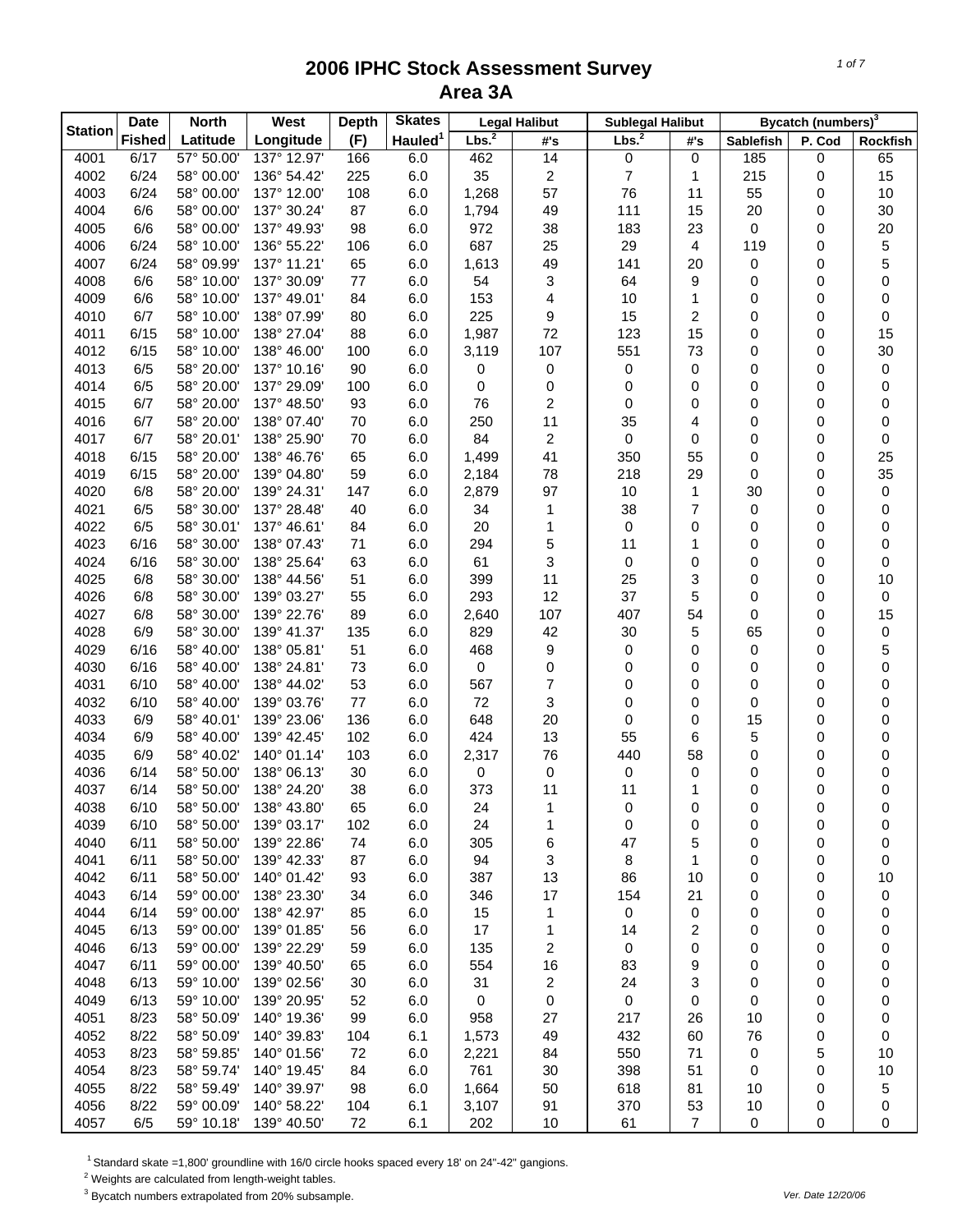|                | <b>Date</b>   | <b>North</b> | West        | <b>Depth</b> | <b>Skates</b>       |                   | <b>Legal Halibut</b> | <b>Sublegal Halibut</b> |                         |                  | Bycatch (numbers) <sup>3</sup> |          |
|----------------|---------------|--------------|-------------|--------------|---------------------|-------------------|----------------------|-------------------------|-------------------------|------------------|--------------------------------|----------|
| <b>Station</b> | <b>Fished</b> | Latitude     | Longitude   | (F)          | Hauled <sup>1</sup> | Lbs. <sup>2</sup> | #'s                  | Lbs. <sup>2</sup>       | #'s                     | <b>Sablefish</b> | P. Cod                         | Rockfish |
| 4058           | 6/5           | 59° 09.97'   | 139° 59.81' | 63           | 6.1                 | 350               | 11                   | 10                      | 1                       | 0                | 0                              | 0        |
| 4059           | 6/6           | 59° 10.19'   | 140° 20.11' | 71           | 6.1                 | 1,291             | 37                   | 221                     | 30                      | 0                | 0                              | 0        |
| 4060           | 6/7           | 59° 10.23'   | 140° 39.23' | 82           | 6.0                 | 448               | 25                   | 154                     | 19                      | 0                | 0                              | 0        |
| 4061           | 8/21          | 59° 09.93'   | 140° 59.52' | 97           | 6.1                 | 3,321             | 85                   | 422                     | 54                      | 20               | 0                              | 0        |
| 4062           | 8/21          | 59° 10.09'   | 141° 16.96' | 186          | 6.0                 | 346               | 8                    | 11                      | 2                       | 75               | 0                              | 5        |
| 4063           | 8/20          | 59° 09.96'   | 141° 38.22' | 117          | 6.0                 | 2,987             | 111                  | 126                     | 18                      | 70               | 0                              | 0        |
| 4064           | 6/5           | 59° 19.84'   | 139° 40.33' | 87           | 6.0                 | 93                | 3                    | $\overline{7}$          | 1                       | 0                | 0                              | 0        |
| 4065           | 6/6           | 59° 19.73'   | 139° 59.42' | 85           | 6.0                 | 284               | 6                    | 9                       | 1                       | 0                | 0                              | 0        |
| 4066           | 6/6           | 59° 19.73'   | 140° 19.56' | 69           | 6.1                 | 344               | 4                    | 14                      | 2                       | 0                | 0                              | 0        |
| 4067           | 6/7           | 59° 20.00'   | 140° 38.91' | 77           | 6.1                 | 74                | 1                    | 0                       | 0                       | 0                | 0                              | 0        |
| 4068           | 6/7           | 59° 19.86'   | 140° 58.79' | 86           | 6.1                 | 429               | 15                   | 96                      | 12                      | 0                | 0                              | 0        |
| 4069           | 8/21          | 59° 19.45'   | 141° 18.48' | 185          | 6.0                 | 835               | 19                   | 25                      | 3                       | 175              | 0                              | 15       |
| 4070           | 8/20          | 59° 19.76'   | 141° 38.41' | 102          | 6.0                 | 825               | 27                   | 144                     | 18                      | 5                | 0                              | 0        |
| 4071           | 8/20          | 59° 20.21'   | 141° 57.64' | 113          | 6.1                 | 1,762             | 61                   | 247                     | 34                      | 25               | 0                              | 5        |
| 4072           | 6/10          | 59° 30.01'   | 140° 00.10' | 64           | 6.1                 | 91                | 4                    | 80                      | 10                      | 0                | 0                              | 0        |
| 4073           | 6/10          | 59° 30.09'   | 140° 19.57' | 123          | 6.1                 | 247               | 4                    | 0                       | 0                       | 5                | 0                              | 0        |
| 4074           | 6/9           | 59° 30.06'   | 140° 38.92' | 150          | 6.1                 | 253               | 8                    | 0                       | 0                       | 0                | 0                              | 0        |
| 4075           | 6/9           | 59° 30.02'   | 140° 59.05' | 159          | 6.0                 | 343               | 8                    | 11                      | 1                       | 20               | 0                              | 5        |
| 4076           | 6/8           | 59° 30.20'   | 141° 19.68' | 88           | 6.1                 | 104               | 5                    | 0                       | 0                       | 0                | 0                              | 0        |
| 4077           | 8/19          | 59° 30.02'   | 141° 37.44' | 87           | 6.1                 | 49                | 2                    | 10                      | 1                       | 0                | 0                              | 0        |
| 4078           | 8/19          | 59° 30.42'   | 141° 57.72' | 96           | 6.0                 | 63                | 3                    | 21                      | 2                       | 0                | 0                              | 0        |
| 4079           | 6/10          | 59° 40.25'   | 140° 00.03' | 70           | 6.1                 | 947               | 31                   | 80                      | 9                       | 5                | 15                             | 0        |
| 4080           | 6/9           | 59° 39.88'   | 140° 58.96' | 29           | 6.1                 | 267               | 7                    | 37                      | 6                       | 0                | 10                             | 0        |
| 4081           | 6/8           | 59° 40.12'   | 141° 19.35' | 34           | 6.1                 | 365               | 9                    | 68                      | 9                       | 0                | 25                             | 0        |
| 4082           | 6/8           | 59° 39.76'   | 141° 37.72' | 51           | 6.0                 | 393               | 11                   | 8                       | 1                       | 0                | 0                              | 0        |
| 4083           | 8/19          | 59° 39.48'   | 141° 57.15' | 79           | 6.0                 | 77                | 3                    | 0                       | 0                       | 5                | 0                              | 0        |
| 4084           | 6/13          | 59° 40.31'   | 142° 18.43' | 116          | 6.0                 | 574               | 12                   | 25                      | 3                       | 0                | 0                              | 0        |
| 4085           | 6/15          | 59° 39.91'   | 142° 38.29' | 213          | 6.0                 | 755               | 22                   | 8                       | 1                       | 207              | 0                              | 10       |
| 4086           | 6/15          | 59° 40.03'   | 142° 58.00' | 111          | 6.1                 | 2,886             | 112                  | 107                     | 14                      | 10               | 0                              | 0        |
| 4087           | 6/16          | 59° 39.78'   | 143° 16.51' | 145          | 6.0                 | 2,806             | 76                   | 18                      | 3                       | 85               | 5                              | 25       |
| 4088           | 6/17          | 59° 40.03'   | 143° 36.93' | 78           | 6.0                 | 2,150             | 51                   | 44                      | 5                       | 0                | 0                              | 35       |
| 4089           | 6/17          | 59° 39.97'   | 143° 57.01' | 70           | 6.0                 | 1,870             | 57                   | 105                     | 16                      | 0                | 0                              | 5        |
| 4090           | 6/24          | 59° 40.10'   | 144° 17.05' | 86           | 6.0                 | 1,559             | 54                   | 55                      | 7                       | 0                | 0                              | 0        |
| 4091           | 6/24          | 59° 39.99'   | 144° 36.56' | 78           | 6.0                 | 289               | 7                    | 0                       | 0                       | 0                | 0                              | 0        |
| 4092           | 6/13          | 59° 49.61'   | 141° 59.30' | 39           | 6.0                 | 88                | 4                    | 44                      | 6                       | 0                | 0                              | 0        |
| 4093           | 6/13          | 59° 49.91'   | 142° 17.88' | 48           | 6.0                 | 834               | 24                   | 88                      | 12                      | 0                | 0                              | 5        |
| 4094           | 6/14          | 59° 49.95'   | 142° 38.16' | 91           | 6.0                 | 591               | 15                   | 19                      | $\overline{\mathbf{c}}$ | 0                | 0                              | 0        |
| 4095           | 6/15          | 59° 49.53'   | 142° 56.45' | 96           | 6.0                 | 74                | 2                    | 0                       | 0                       | 0                | 0                              | 0        |
| 4096           | 6/16          | 59° 49.91'   | 143° 18.23' | 123          | 6.0                 | 556               | 16                   | 0                       | 0                       | 5                | 0                              | 5        |
| 4097           | 6/16          | 59° 49.89'   | 143° 37.71' | 153          | 6.0                 | 1,409             | 28                   | 0                       | 0                       | 116              | 0                              | 45       |
| 4098           | 6/17          | 59° 49.84'   | 143° 57.62' | 52           | 6.1                 | 261               | $\overline{7}$       | 26                      | 3                       | 0                | 0                              | 0        |
| 4099           | 6/24          | 59° 49.73'   | 144° 17.76' | 35           | 6.0                 | 503               | 17                   | 135                     | 20                      | 0                | 25                             | 0        |
| 4100           | 6/14          | 59° 59.73'   | 142° 38.81' | 44           | 6.0                 | 2,305             | 44                   | 25                      | 4                       | 0                | 0                              | 5        |
| 4101           | 6/14          | 59° 59.78'   | 142° 58.56' | 62           | 6.0                 | 128               | 3                    | 19                      | $\overline{\mathbf{c}}$ | 0                | 0                              | 0        |
| 4102           | 6/22          | 59° 20.14'   | 146° 15.69' | 146          | 6.0                 | 904               | 28                   | 58                      | 7                       | 25               | 0                              | 55       |
| 4103           | 6/22          | 59° 20.23'   | 146° 35.42' | 77           | 6.1                 | 1,075             | 39                   | 30                      | 4                       | 0                | 0                              | 0        |
| 4104           | 8/13          | 59° 19.95'   | 146° 54.93' | 105          | 6.1                 | 167               | 6                    | 8                       | 1                       | 5                | 0                              | 0        |
| 4105           | 8/12          | 59° 20.23'   | 147° 15.37' | 101          | 6.1                 | 277               | 8                    | $\overline{7}$          | 1                       | 5                | 0                              | 0        |
| 4106           | 6/23          | 59° 30.20'   | 145° 16.09' | 68           | 6.0                 | 4,124             | 115                  | 201                     | 27                      | 0                | 0                              | 185      |
| 4107           | 6/23          | 59° 30.36'   | 145° 54.45' | 103          | 6.0                 | 2,278             | 96                   | 113                     | 14                      | 0                | 10                             | 0        |
| 4108           | 6/22          | 59° 29.72'   | 146° 35.16' | 47           | 6.0                 | 1,041             | 34                   | 186                     | 24                      | 0                | 0                              | 5        |
| 4109           | 8/13          | 59° 29.87'   | 146° 54.19' | 104          | 6.0                 | 22                | 1                    | $\pmb{0}$               | 0                       | 0                | 0                              | 0        |
| 4110           | 8/12          | 59° 29.80'   | 147° 14.46' | 117          | 6.0                 | 189               | 8                    | 40                      | 4                       | 20               | 0                              | 5        |
| 4111           | 8/12          | 59° 29.88'   | 147° 33.90' | 63           | 6.0                 | 134               | 5                    | 22                      | 3                       | 0                | 0                              | 0        |
| 4112           | 8/16          | 59° 39.99'   | 145° 34.04' | 56           | 6.1                 | 220               | 10                   | 6                       | 1                       | 0                | 0                              | 0        |
| 4113           | 8/16          | 59° 40.70'   | 145° 54.15' | 41           | 6.0                 | 1,489             | 62                   | 279                     | 30                      | 0                | 0                              | 30       |

<sup>1</sup> Standard skate =1,800' groundline with 16/0 circle hooks spaced every 18' on 24"-42" gangions.

 $2$  Weights are calculated from length-weight tables.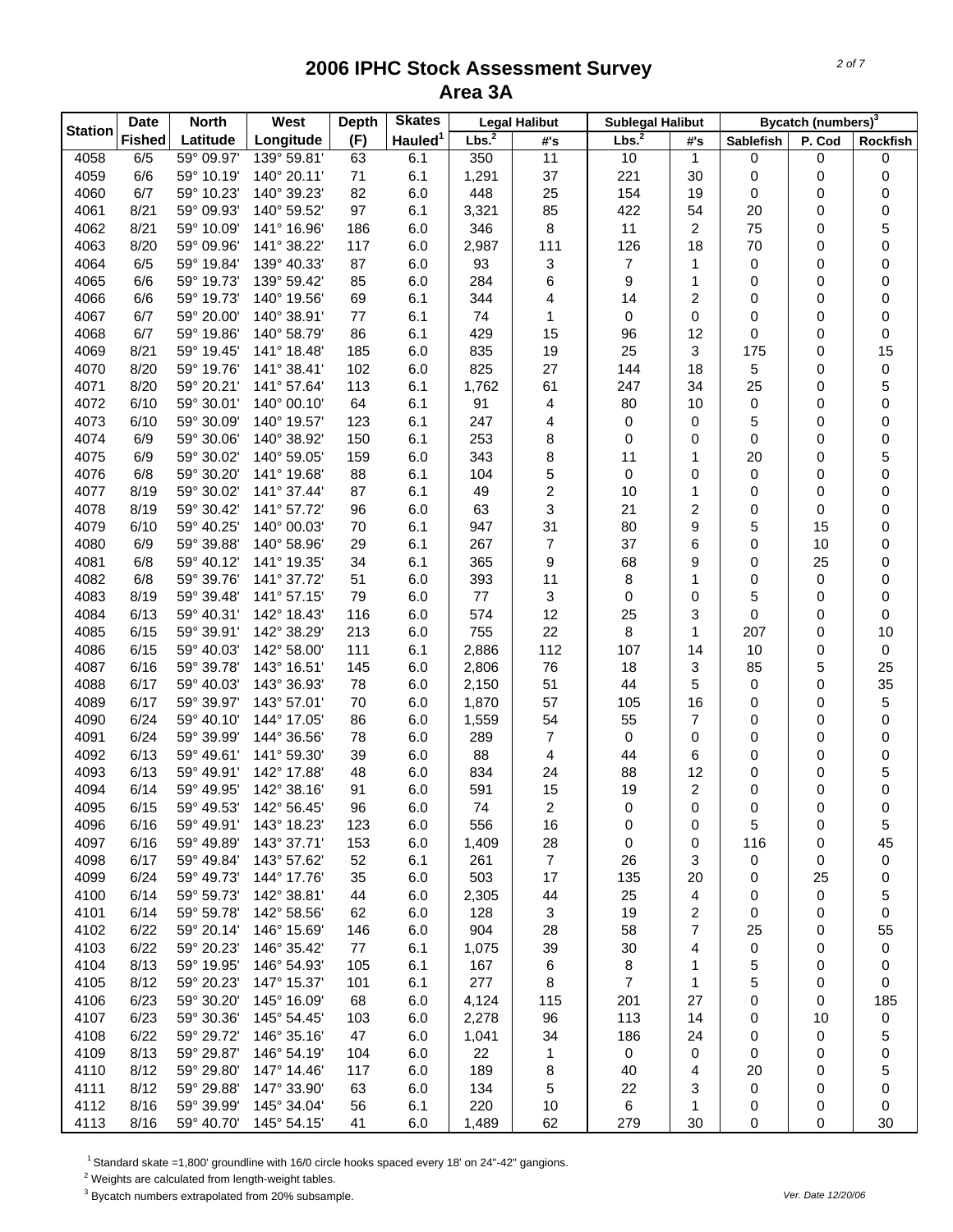|                | <b>Date</b>   | <b>North</b>             | West                       | <b>Depth</b> | <b>Skates</b>       |                   | <b>Legal Halibut</b> | <b>Sublegal Halibut</b> |                         |             | Bycatch (numbers) <sup>3</sup> |                 |
|----------------|---------------|--------------------------|----------------------------|--------------|---------------------|-------------------|----------------------|-------------------------|-------------------------|-------------|--------------------------------|-----------------|
| <b>Station</b> | <b>Fished</b> | Latitude                 | Longitude                  | (F)          | Hauled <sup>1</sup> | Lbs. <sup>2</sup> | #'s                  | Lbs. <sup>2</sup>       | #'s                     | Sablefish   | P. Cod                         | <b>Rockfish</b> |
| 4114           | 8/15          | 59° 40.38'               | 146° 14.46'                | 45           | 6.0                 | 1,682             | 63                   | 484                     | 71                      | 0           | 0                              | 0               |
| 4115           | 8/15          | 59° 40.05'               | 146° 34.11'                | 46           | 6.0                 | 1,638             | 51                   | 441                     | 63                      | 0           | 0                              | 20              |
| 4116           | 8/13          | 59° 39.30'               | 146° 52.98'                | 61           | 6.0                 | 18                | 1                    | $\pmb{0}$               | 0                       | 0           | 0                              | 0               |
| 4117           | 7/8           | 59° 40.50'               | 147° 13.54'                | 89           | 6.0                 | 163               | 8                    | 10                      | 1                       | 15          | 0                              | 0               |
| 4118           | 7/8           | 59° 40.26'               | 147° 33.09'                | 63           | 6.1                 | 648               | 22                   | 47                      | 5                       | 0           | 0                              | 0               |
| 4119           | 6/25          | 59° 50.41'               | 144° 59.05'                | 107          | 6.0                 | 421               | $\overline{7}$       | 0                       | 0                       | 0           | 10                             | 0               |
| 4120           | 8/16          | 59° 50.02'               | 145° 54.41'                | 55           | 6.0                 | 0                 | 0                    | 0                       | 0                       | 0           | 0                              | 0               |
| 4121           | 8/15          | 59° 50.26'               | 146° 13.88'                | 32           | 6.0                 | 1,095             | 44                   | 122                     | 14                      | 0           | 0                              | 5               |
| 4122           | 8/15          | 59° 49.85'               | 146° 33.83'                | 38           | 6.1                 | 1,257             | 27                   | 118                     | 17                      | 0           | 0                              | 0               |
| 4123           | 8/14          | 59° 50.06'               | 146° 53.25'                | 43           | 6.1                 | 441               | 19                   | 194                     | 27                      | 0           | 0                              | 0               |
| 4124           | 7/8           | 59° 50.14'               | 147° 13.48'                | 71           | 6.0                 | 111               | 7                    | 36                      | 5                       | 0           | 0                              | 0               |
| 4125           | 6/25          | 59° 59.78'               | 144° 39.13'                | 124          | 6.1                 | 28                | 1                    | $\pmb{0}$               | 0                       | 20          | 15                             | 0               |
| 4126           | 6/25          | 59° 59.97'               | 144° 58.98'                | 80           | 6.1                 | 28                | 1                    | 0                       | 0                       | 0           | 0                              | 0               |
| 4127           | 6/26          | 59° 59.94'               | 145° 19.07'                | 65           | 6.0                 | 27                | 2                    | 34                      | 4                       | 0           | 0                              | 0               |
| 4128           | 6/27          | 60° 00.03'               | 146° 12.21'                | 33           | 6.0                 | 2,902             | 98                   | 547                     | 72                      | 0           | 0                              | 0               |
| 4129           | 6/27          | 60° 00.03'               | 146° 31.85'                | 35           | 6.1                 | 321               | 17                   | 732                     | 116                     | 0           | 0                              | 0               |
| 4130           | 8/14          | 59° 59.98'               | 146° 52.36'<br>147° 12.39' | 77           | 6.0                 | 75                | 2                    | $\pmb{0}$               | 0                       | 0           | 0                              | 0               |
| 4131           | 8/14          | 59° 59.58'               |                            | 100          | 6.0                 | 221               | 5<br>1               | 18                      | 3                       | 5           | 0                              | 0               |
| 4132<br>4133   | 6/26<br>6/26  | 60° 10.01'<br>60° 09.97' | 145° 31.34'<br>145° 50.81' | 47<br>58     | 6.0<br>6.0          | 11<br>52          | 4                    | 22<br>27                | 3<br>3                  | 0<br>0      | 0<br>0                         | 0               |
| 4134           | 6/27          | 60° 10.12'               | 146° 11.38'                | 44           | 6.0                 | 510               | 32                   | 459                     | 73                      | 0           | 15                             | 0<br>0          |
| 4135           | 7/6           | 60° 10.22'               | 147° 30.85'                | 34           | 6.0                 | 757               | 39                   | 526                     | 75                      | $\mathbf 0$ | 21                             | 10              |
| 4136           | 7/6           | 60° 09.88'               | 147° 50.58'                | 184          | 6.0                 | 1,050             | 49                   | 227                     | 28                      | 5           | 5                              | 20              |
| 4137           | 7/6           | 60° 19.84'               | 147° 30.81'                | 60           | 6.0                 | 1,227             | 55                   | 197                     | 24                      | 0           | 85                             | 20              |
| 4138           | 7/3           | 60° 30.22'               | 146° 29.40'                | 41           | 6.0                 | 1,003             | 43                   | 358                     | 50                      | 0           | 0                              | 0               |
| 4139           | 7/3           | 60° 29.86'               | 146° 48.77'                | 217          | 6.0                 | 304               | 9                    | $\pmb{0}$               | 0                       | 30          | 0                              | 0               |
| 4140           | 7/7           | 60° 30.05                | 147° 09.83'                | 92           | 6.0                 | 628               | 24                   | 123                     | 14                      | 0           | 20                             | 0               |
| 4141           | 7/7           | 60° 29.84'               | 147° 29.76'                | 104          | 6.0                 | 276               | 16                   | 31                      | 4                       | 5           | 50                             | 5               |
| 4142           | 7/5           | 60° 29.11'               | 147° 50.13'                | 254          | 6.0                 | 899               | 36                   | 59                      | $\overline{7}$          | 79          | 0                              | 10              |
| 4143           | 7/4           | 60° 39.82'               | 146° 49.10'                | 229          | 6.0                 | 569               | 25                   | 9                       | 1                       | 37          | 0                              | 0               |
| 4144           | 7/4           | 60° 40.13'               | 147° 09.00'                | 131          | 6.0                 | 908               | 47                   | 142                     | 16                      | 10          | 15                             | 5               |
| 4145           | 7/4           | 60° 49.88'               | 147° 08.19'                | 161          | 6.0                 | 1,103             | 54                   | 197                     | 23                      | 15          | 10                             | 5               |
| 4146           | 7/5           | 60° 49.20'               | 148° 09.73'                | 104          | 6.1                 | 1,043             | 33                   | 63                      | 8                       | 0           | 51                             | 56              |
| 4147           | 7/17          | 58° 40.14'               | 148° 34.23'                | 130          | 6.0                 | 1,614             | 59                   | 87                      | 11                      | 185         | 0                              | 5               |
| 4148           | 7/17          | 58° 40.31'               | 148° 53.30'                | 94           | 6.0                 | 2,036             | 94                   | 213                     | 24                      | 94          | 54                             | 0               |
| 4149           | 7/27          | 58° 49.84'               | 148° 15.20'                | 149          | 6.0                 | 3,437             | 128                  | 165                     | 21                      | 95          | 0                              | 35              |
| 4150           | 7/27          | 58° 49.88'               | 148° 33.75'                | 160          | 6.0                 | 601               | 19                   | 13                      | 2                       | 140         | 0                              | 5               |
| 4151           | 7/17          | 58° 50.20'               | 148° 52.97'                | 140          | $6.0\,$             | 1,911             | 63                   | 20                      | $\overline{c}$          | 145         | 0                              | 0               |
| 4152           | 7/17          | 58° 50.05'               | 149° 11.67'                | 111          | 6.0                 | 433               | 16                   | 0                       | 0                       | 210         | 10                             | 0               |
| 4153           | 7/27          | 59° 00.23'               | 147° 55.45'                | 213          | 6.0                 | 259               | 8                    | 0                       | 0                       | 114         | 0                              | 10              |
| 4154           | 7/27          | 58° 59.88'               | 148° 14.08'                | 119          | 6.0                 | 3,076             | 107                  | 91                      | 11                      | 70          | 60                             | 20              |
| 4155           | 7/28          | 59° 00.12'               | 148° 33.59'                | 134          | 6.0                 | 1,236             | 33                   | 16                      | 3                       | 154         | 0                              | 5               |
| 4156           | 8/2           | 59° 00.09'               | 148° 53.00'                | 117          | 6.0                 | 458               | 13                   | 0                       | 0                       | 59          | 0                              | 0               |
| 4157           | 7/16          | 58° 59.96'               | 149° 12.08'                | 115          | 6.0                 | 175               | $\overline{7}$       | 20                      | 2                       | 110         | 0                              | 0               |
| 4158           | 7/16          | 59° 00.00'               | 149° 31.92'                | 128          | 6.0                 | 330               | 17                   | 0                       | 0                       | 90          | 0                              | 0               |
| 4159           | 7/26          | 59° 10.15'               | 147° 35.76'                | 126          | 6.0                 | 3,598             | 134                  | 54                      | 7                       | 45          | 0                              | 5               |
| 4160           | 7/26          | 59° 10.05'               | 147° 54.39'                | 110          | 6.0                 | 2,108             | 83                   | 25                      | 3                       | 35          | 0                              | 0               |
| 4161           | 7/28          | 59° 09.98'               | 148° 14.12'                | 67           | 6.0                 | 4,179             | 160                  | 225                     | 31                      | 0           | 0                              | 34              |
| 4162           | 7/28          | 59° 10.19'               | 148° 32.38'                | 83           | 6.0                 | 5,002             | 205                  | 213                     | 25                      | 50          | 5                              | 0               |
| 4163           | 8/2           | 59° 10.07'               | 148° 53.17'                | 98           | 6.0                 | 124               | 5                    | 9                       | 1                       | 0           | 0                              | 0               |
| 4164           | 8/2           | 59° 09.95'               | 149° 12.20'                | 84           | 6.0                 | 1,777             | 52                   | 21                      | 2                       | 30          | 50                             | 0               |
| 4165           | 7/16          | 59° 10.23'               | 149° 31.77'                | 85           | 6.0                 | 794               | 28                   | 125                     | 16                      | 5           | 0                              | 0               |
| 4166           | 7/16          | 59° 09.94'               | 149° 50.88'                | 74           | 6.0                 | 359               | 13                   | 54                      | 8                       | 10          | 5                              | 0               |
| 4167           | 7/26          | 59° 19.76'               | 147° 34.05'                | 69           | 6.0                 | 1,710             | 51                   | 187                     | 25                      | 0           | 0                              | 10              |
| 4168           | 7/26          | 59° 19.98'               | 147° 53.68'                | 101          | 6.0                 | 535               | 19                   | 5                       | 1                       | 10          | 0                              | 0               |
| 4169           | 7/28          | 59° 20.19'               | 148° 12.43'                | 86           | 6.0                 | 1,278             | 49                   | 16                      | $\overline{\mathbf{c}}$ | 20          | 0                              | 0               |

<sup>1</sup> Standard skate =1,800' groundline with 16/0 circle hooks spaced every 18' on 24"-42" gangions.

 $2$  Weights are calculated from length-weight tables.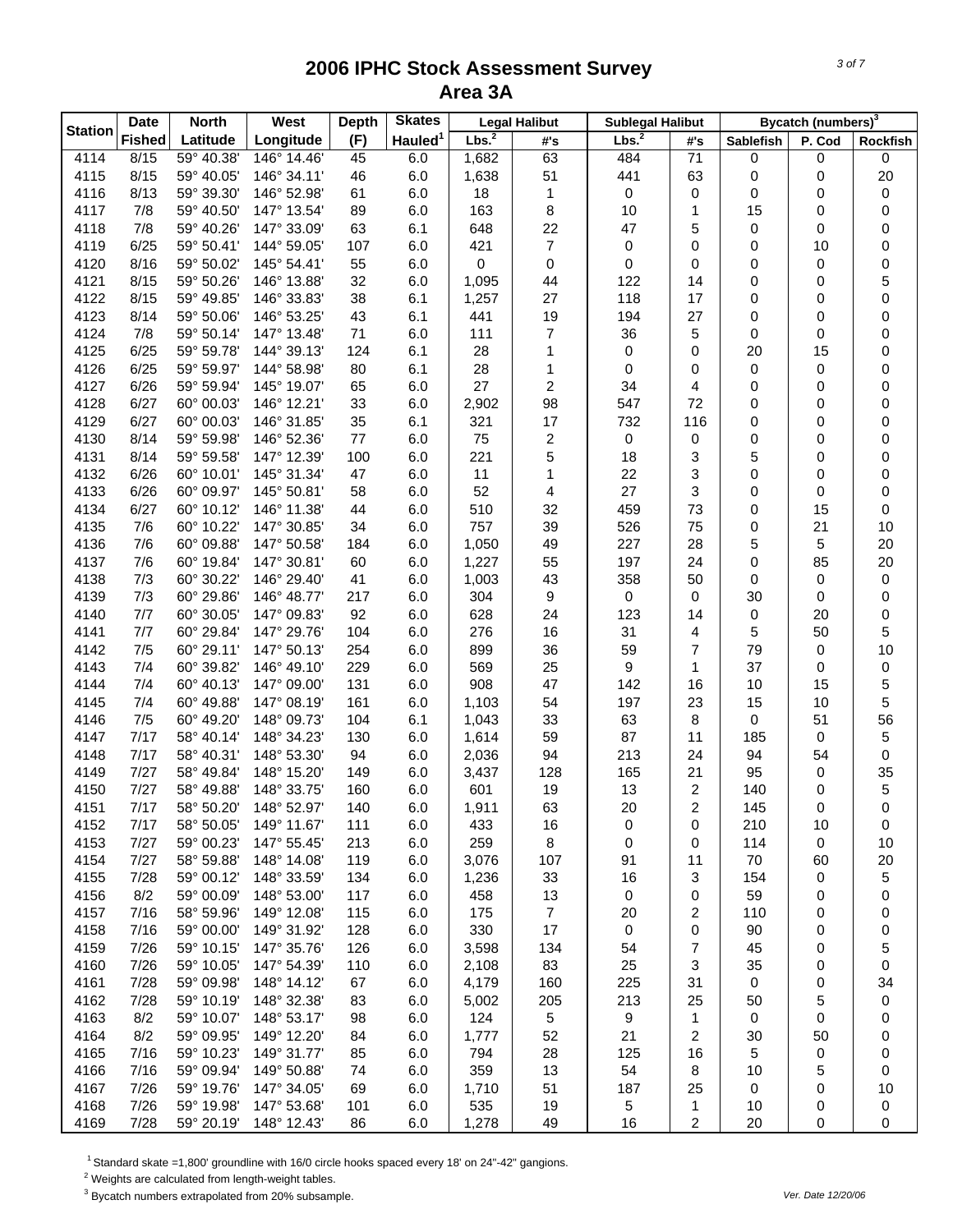|                | <b>Date</b>   | <b>North</b> | West        | <b>Depth</b> | <b>Skates</b>       |                   | <b>Legal Halibut</b> | <b>Sublegal Halibut</b> |                |                  | Bycatch (numbers) <sup>3</sup> |          |
|----------------|---------------|--------------|-------------|--------------|---------------------|-------------------|----------------------|-------------------------|----------------|------------------|--------------------------------|----------|
| <b>Station</b> | <b>Fished</b> | Latitude     | Longitude   | (F)          | Hauled <sup>1</sup> | Lbs. <sup>2</sup> | #'s                  | Lbs. <sup>2</sup>       | #'s            | <b>Sablefish</b> | P. Cod                         | Rockfish |
| 4170           | 7/18          | 59° 20.08'   | 148° 32.99' | 51           | 6.0                 | 2,740             | 107                  | 290                     | 32             | 0                | 0                              | 60       |
| 4171           | 7/18          | 59° 20.04'   | 148° 53.48' | 93           | 6.0                 | 448               | 20                   | 15                      | $\overline{c}$ | 5                | 5                              | 0        |
| 4172           | 8/1           | 59° 20.09'   | 149° 11.61' | 103          | 6.0                 | 1,388             | 59                   | 25                      | 3              | 95               | 0                              | 0        |
| 4173           | 8/1           | 59° 19.90'   | 149° 31.84' | 68           | 6.0                 | 2,629             | 123                  | 431                     | 55             | 0                | 25                             | 0        |
| 4174           | 8/7           | 59° 20.14'   | 149° 51.36' | 104          | 6.0                 | 1,036             | 44                   | $\sqrt{5}$              | $\mathbf{1}$   | 24               | 6                              | 0        |
| 4175           | 8/7           | 59° 20.12'   | 150° 11.19' | 86           | 6.0                 | 1,072             | 38                   | 13                      | 2              | 10               | 15                             | 0        |
| 4176           | 7/23          | 59° 29.95'   | 147° 53.46' | 62           | 6.0                 | 498               | 22                   | 229                     | 32             | 0                | 0                              | 0        |
| 4177           | 7/23          | 59° 30.03'   | 148° 12.74' | 114          | 6.0                 | 427               | 13                   | 24                      | 4              | 30               | 0                              | 0        |
| 4178           | 7/18          | 59° 29.94'   | 148° 32.91' | 54           | 6.0                 | 442               | 19                   | 1,341                   | 196            | 0                | 0                              | 0        |
| 4179           | 7/18          | 59° 29.97'   | 148° 52.41' | 94           | 6.0                 | 94                | 4                    | 0                       | 0              | 0                | 0                              | 0        |
| 4180           | 8/1           | 59° 30.14'   | 149° 12.02' | 125          | 6.0                 | 926               | 26                   | 27                      | 3              | 114              | 25                             | 0        |
| 4181           | 8/1           | 59° 29.81'   | 149° 32.01' | 57           | 6.0                 | 777               | 40                   | 256                     | 35             | 0                | 5                              | 0        |
| 4182           | 8/7           | 59° 29.80'   | 149° 52.11' | 112          | 6.0                 | 643               | 26                   | 50                      | 6              | 60               | 130                            | 0        |
| 4183           | 8/7           | 59° 30.10'   | 150° 10.91' | 66           | 6.0                 | 725               | 29                   | 114                     | 13             | 0                | 0                              | 5        |
| 4184           | 7/23          | 59° 39.84'   | 147° 53.45' | 37           | 6.0                 | 3,906             | 96                   | 212                     | 26             | 0                | 5                              | 20       |
| 4185           | 7/19          | 59° 40.05'   | 148° 13.31' | 73           | 6.0                 | 471               | 23                   | 241                     | 29             | 15               | 0                              | 0        |
| 4186           | 7/19          | 59° 39.91'   | 148° 32.05' | 116          | 6.0                 | 65                | 4                    | 8                       | $\mathbf{1}$   | 32               | 5                              | 5        |
| 4187           | 7/22          | 59° 40.04'   | 148° 52.36' | 98           | 6.0                 | 285               | 11                   | 0                       | 0              | 0                | 0                              | 0        |
| 4188           | 7/31          | 59° 40.13'   | 149° 12.07' | 115          | 6.0                 | 627               | 15                   | 0                       | 0              | 139              | 15                             | 0        |
| 4189           | 7/31          | 59° 40.04'   | 149° 31.76' | 151          | 6.0                 | 320               | 13                   | 18                      | $\overline{c}$ | 20               | 25                             | 0        |
| 4190           | 7/19          | 59° 50.03'   | 148° 12.03' | 46           | 6.0                 | 724               | 32                   | 256                     | 42             | 0                | 0                              | 0        |
| 4191           | 7/22          | 59° 49.90'   | 148° 32.09' | 72           | 6.0                 | 231               | 12                   | 26                      | 3              | 5                | 0                              | 0        |
| 4192           | 7/22          | 59° 50.01'   | 148° 52.46' | 91           | 6.0                 | 329               | 10                   | 9                       | 1              | 40               | 0                              | 0        |
| 4193           | 7/31          | 59° 49.78'   | 149° 11.96' | 77           | 6.0                 | 123               | $\overline{7}$       | 27                      | 3              | 0                | 0                              | 0        |
| 4194           | 7/31          | 59° 49.98'   | 149° 31.71' | 94           | 6.0                 | 565               | 19                   | 74                      | 9              | 25               | 35                             | 0        |
| 4195           | 6/7           | 58° 00.03'   | 149° 13.02' | 75           | 6.0                 | 7,787             | 337                  | 394                     | 49             | 0                | 0                              | 5        |
| 4196           | 6/25          | 58° 10.00'   | 148° 53.67' | 73           | 6.0                 | 4,855             | 217                  | 290                     | 37             | 15               | 75                             | 10       |
| 4197           | 6/25          | 58° 10.00'   | 149° 13.11' | 62           | 6.0                 | 3,164             | 158                  | 1,065                   | 137            | 0                | 0                              | 15       |
| 4198           | 6/26          | 58° 09.99'   | 149° 31.99' | 59           | 6.0                 | 1,687             | 104                  | 1,236                   | 162            | 0                | 0                              | 0        |
| 4199           | 6/26          | 58° 09.98'   | 149° 51.02' | 78           | 6.0                 | 2,068             | 131                  | 1,124                   | 141            | 5                | 0                              | 10       |
| 4200           | 6/23          | 58° 20.01'   | 148° 34.98' | 104          | 6.0                 | 2,391             | 106                  | 184                     | 23             | 130              | 20                             | 0        |
| 4201           | 6/24          | 58° 20.00'   | 148° 54.36' | 68           | 6.0                 | 2,555             | 125                  | 506                     | 74             | 0                | 15                             | 0        |
| 4202           | 6/24          | 58° 19.98'   | 149° 13.01' | 84           | 6.0                 | 5,168             | 311                  | 304                     | 36             | 5                | 55                             | 0        |
| 4203           | 6/26          | 58° 20.00'   | 149° 31.89' | 82           | 6.0                 | 1,650             | 103                  | 210                     | 25             | 0                | 25                             | 0        |
| 4204           | 7/4           | 58° 20.01'   | 149° 51.22' | 42           | 6.0                 | 2,240             | 156                  | 1,780                   | 208            | 0                | 0                              | 0        |
| 4205           | 7/2           | 58° 20.01'   | 150° 10.04' | 29           | 6.0                 | 2,670             | 145                  | 1,458                   | 186            | 0                | 0                              | 0        |
| 4206           | 7/2           | 58° 20.03'   | 150° 29.15' | 31           | 6.0                 | 726               | 48                   | 455                     | 61             | 5                | 0                              | 0        |
| 4207           | 6/23          | 58° 30.00'   | 148° 34.01' | 71           | 6.0                 | 5,584             | 215                  | 421                     | 58             | 0                | 0                              | 0        |
| 4208           | 6/23          | 58° 29.99'   | 148° 53.20' | 61           | 6.0                 | 2,945             | 131                  | 968                     | 133            | 0                | 5                              | 30       |
| 4209           | 6/24          | 58° 30.02'   | 149° 13.00' | 67           | 6.0                 | 2,264             | 109                  | 303                     | 45             | 0                | 60                             | 0        |
| 4210           | 6/22          | 58° 29.95'   | 149° 32.02' | 77           | 6.0                 | 665               | 35                   | 201                     | 28             | 0                | 185                            | 0        |
| 4211           | 7/4           | 58° 30.00'   | 149° 50.97' | 76           | 6.0                 | 1,933             | 133                  | 696                     | 83             | 10               | 125                            | 0        |
| 4212           | 7/4           | 58° 29.98'   | 150° 09.91' | 50           | 6.0                 | 1,277             | 89                   | 1,345                   | 157            | 0                | 5                              | 0        |
| 4213           | 7/10          | 58° 29.96'   | 150° 29.00' | 46           | 6.0                 | 915               | 60                   | 957                     | 144            | 0                | 0                              | 0        |
| 4214           | 7/12          | 58° 29.87'   | 150° 48.02' | 55           | 6.1                 | 2,176             | 126                  | 616                     | 70             | 0                | 5                              | 0        |
| 4215           | 6/22          | 58° 40.01'   | 149° 13.01' | 74           | 6.0                 | 450               | 20                   | 152                     | 23             | 20               | 140                            | 20       |
| 4216           | 6/22          | 58° 39.98'   | 149° 32.24' | 73           | 6.0                 | 1,464             | 79                   | 172                     | 24             | 35               | 120                            | 0        |
| 4217           | 7/5           | 58° 39.92'   | 149° 51.00' | 82           | 6.0                 | 1,320             | 80                   | 306                     | 36             | 15               | 145                            | 0        |
| 4218           | 7/10          | 58° 40.00'   | 150° 09.69' | 68           | 6.0                 | 3,183             | 143                  | 310                     | 39             | 0                | 115                            | 0        |
| 4219           | 7/10          | 58° 40.00'   | 150° 28.87' | 109          | 6.0                 | 294               | 16                   | 97                      | 11             | 60               | 35                             | 0        |
| 4220           | 7/11          | 58° 40.00'   | 150° 48.69' | 111          | 6.0                 | 399               | 23                   | 75                      | 9              | 90               | 20                             | 0        |
| 4221           | 7/1           | 58° 39.98'   | 151° 07.97' | 105          | 6.0                 | 1,455             | 65                   | 239                     | 28             | 50               | 79                             | 0        |
| 4222           | 7/5           | 58° 50.02'   | 149° 31.91' | 122          | 6.0                 | 775               | 40                   | 49                      | $\overline{7}$ | 97               | 5                              | 0        |
| 4223           | 7/5           | 58° 50.01'   | 149° 50.90' | 131          | 6.0                 | 1,740             | 84                   | 45                      | 5              | 119              | 5                              | 0        |
| 4224           | 7/9           | 58° 50.00'   | 150° 10.01' | 88           | 6.0                 | 1,529             | 68                   | 148                     | 18             | 60               | 80                             | 5        |
| 4225           | 7/11          | 58° 49.93'   | 150° 30.04' | 91           | 6.0                 | 999               | 44                   | 101                     | 12             | 95               | 35                             | 0        |

<sup>1</sup> Standard skate =1,800' groundline with 16/0 circle hooks spaced every 18' on 24"-42" gangions.

 $2$  Weights are calculated from length-weight tables.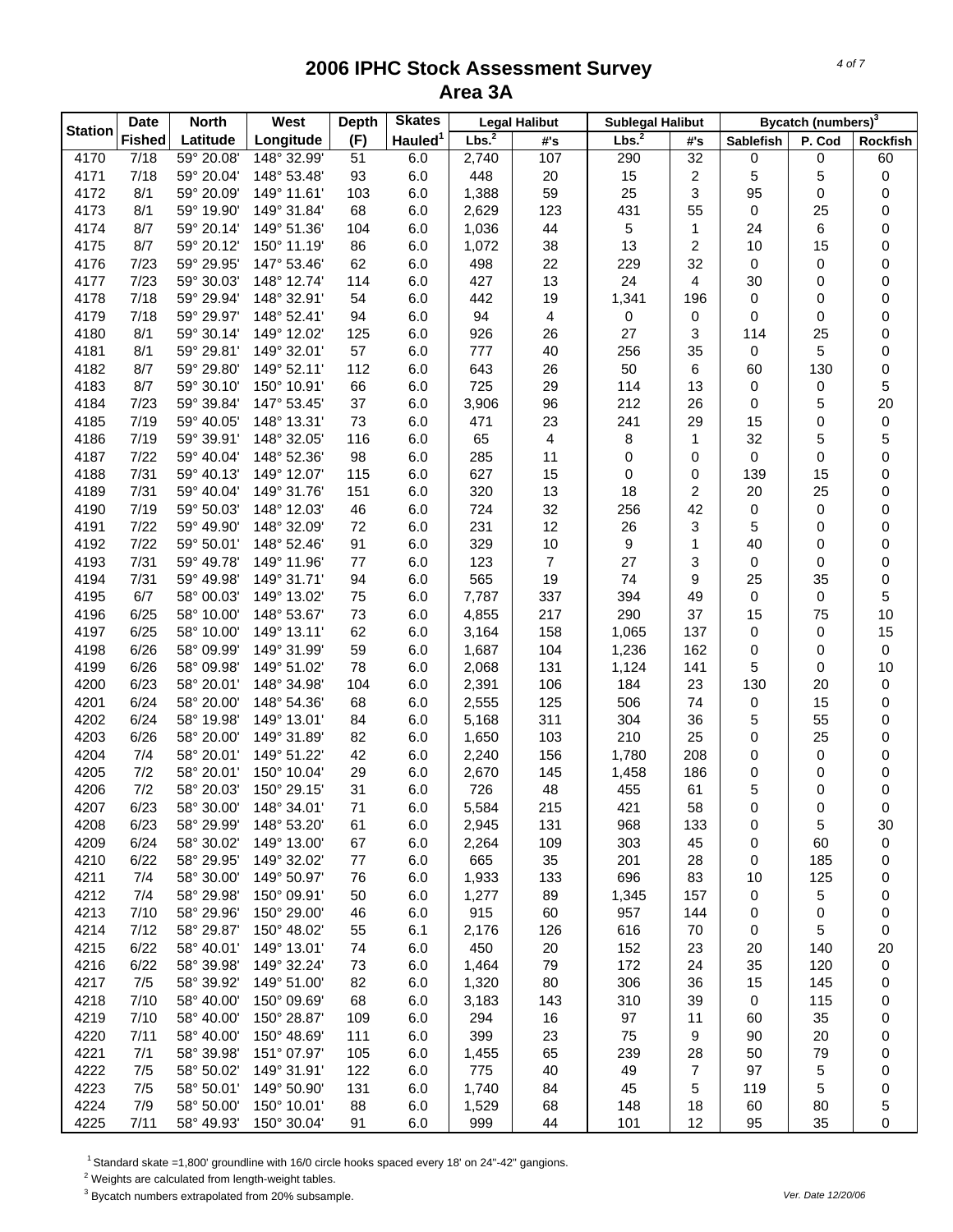| <b>Station</b> | <b>Date</b>   | <b>North</b>             | West                       | <b>Depth</b> | <b>Skates</b>       |                   | <b>Legal Halibut</b> | <b>Sublegal Halibut</b> |              |                  | Bycatch (numbers) <sup>3</sup> |          |
|----------------|---------------|--------------------------|----------------------------|--------------|---------------------|-------------------|----------------------|-------------------------|--------------|------------------|--------------------------------|----------|
|                | <b>Fished</b> | Latitude                 | Longitude                  | (F)          | Hauled <sup>1</sup> | Lbs. <sup>2</sup> | #'s                  | Lbs. <sup>2</sup>       | #'s          | <b>Sablefish</b> | P. Cod                         | Rockfish |
| 4226           | 7/11          | 58° 49.95'               | 150° 49.01'                | 93           | 6.0                 | 1,251             | 67                   | 103                     | 12           | 55               | 55                             | 0        |
| 4227           | 7/1           | 58° 49.96'               | 151° 07.73'                | 79           | 6.0                 | 1,997             | 110                  | 424                     | 55           | 20               | 86                             | 0        |
| 4228           | 6/16          | 58° 49.94'               | 151° 28.00'                | 65           | 6.0                 | 863               | 54                   | 698                     | 101          | $\pmb{0}$        | 10                             | 5        |
| 4229           | 6/21          | 59° 00.01'               | 149° 51.02'                | 123          | 6.0                 | 247               | 10                   | $\sqrt{5}$              | $\mathbf{1}$ | 145              | 0                              | 0        |
| 4230           | 7/9           | 59° 00.05'               | 150° 11.00'                | 102          | 6.0                 | 912               | 41                   | 63                      | 8            | 50               | 5                              | 0        |
| 4231           | 6/30          | 59° 00.02'               | 150° 29.99'                | 66           | 6.0                 | 1,001             | 56                   | 596                     | 78           | 0                | 20                             | 0        |
| 4232           | 6/30          | 58° 59.99'               | 150° 49.74'                | 89           | 6.0                 | 1,511             | 71                   | 305                     | 38           | 35               | 45                             | 0        |
| 4233           | 6/16          | 59° 00.02'               | 151° 09.05'                | 85           | 6.0                 | 1,502             | 64                   | 99                      | 11           | 10               | 20                             | 0        |
| 4234           | 6/16          | 58° 59.99'               | 151° 27.98'                | 71           | 6.0                 | 4,195             | 172                  | 260                     | 36           | 0                | 20                             | 0        |
| 4235           | 7/9           | 59° 09.94'               | 150° 10.98'                | 67           | 6.0                 | 628               | 17                   | 125                     | 17           | 0                | 20                             | 5        |
| 4236           | 6/30          | 59° 10.03'               | 150° 29.98'                | 69           | 6.0                 | 2,126             | 78                   | 184                     | 24           | 25               | 101                            | 0        |
| 4237           | 6/17          | 59° 09.99'               | 150° 49.66'                | 71           | 6.0                 | 1,583             | 86                   | 346                     | 43           | 0                | 75                             | 15       |
| 4238           | 6/17          | 59° 09.98'               | 151° 09.32'                | 32           | 6.0                 | 970               | 35                   | 201                     | 25           | 0                | 0                              | 15       |
| 4239           | 6/17          | 59° 19.98'               | 150° 30.27'                | 113          | 6.0                 | 1,739             | 69                   | 52                      | 6            | 25               | 190                            | 55       |
| 4240           | 7/25          | 57° 19.89'               | 150° 46.02'                | 87           | 6.0                 | 2,749             | 149                  | 338                     | 38           | 30               | 25                             | 0        |
| 4241           | 6/6           | 57° 30.06'               | 150° 09.04'                | 242          | 5.0                 | 618               | 33                   | 0                       | 0            | 160              | 0                              | 5        |
| 4242           | 7/25          | 57° 30.09'               | 150° 28.01'                | 84           | 6.0                 | 1,566             | 88                   | 317                     | 37           | 25               | 30                             | 0        |
| 4243           | 7/25          | 57° 29.95'               | 150° 46.03'                | 52           | 6.0                 | 2,782             | 134                  | 1,000                   | 123          | 0                | 0                              | 0        |
| 4244           | 6/5           | 57° 39.98'               | 149° 51.61'                | 186          | 6.0                 | 2,091             | 106                  | 29                      | 3            | 74               | 0                              | 74       |
| 4245           | 6/6           | 57° 39.98'               | 150° 09.23'                | 115          | 6.0                 | 2,970             | 170                  | 292                     | 39           | 15               | 15                             | 5        |
| 4246           | 7/24          | 57° 39.99'               | 150° 28.13'                | 51           | 6.0                 | 1,398             | 72                   | 735                     | 96           | 0                | 0                              | 0        |
| 4247           | 7/24          | 57° 40.00                | 150° 46.93'                | 46           | 6.0                 | 3,205             | 151                  | 1,286                   | 167          | 0                | 0                              | 0        |
| 4248           | 7/24          | 57° 39.95'               | 151° 04.99'                | 41           | 6.0                 | 2,771             | 164                  | 1,129                   | 130          | 0                | 0                              | 0        |
| 4249           | 7/22          | 57° 39.80'               | 151° 24.00'                | 35           | 6.0                 | 1,404             | 79                   | 458                     | 54           | 0                | 0                              | 0        |
| 4250           | 6/7           | 57° 49.97'               | 149° 32.00'                | 204          | 6.0                 | 2,787             | 122                  | 0                       | 0            | 0                | 180                            | 10       |
| 4251           | 6/8           | 57° 50.01'               | 149° 49.93'                | 140          | 6.0                 | 1,492             | 80                   | 301                     | 38           | 40               | 0                              | 0        |
| 4252           | 6/6           | 57° 49.91'               | 150° 09.06'                | 108          | 6.0                 | 1,995             | 112                  | 127                     | 16           | 0                | 60                             | 0        |
| 4253           | 7/14          | 57° 49.79'               | 150° 28.02'                | 49           | 6.0                 | 6,802             | 276                  | 558                     | 66           | 0                | 0                              | 5        |
| 4254           | 7/14          | 57° 49.92'               | 150° 47.00'                | 46           | 6.1                 | 2,514             | 99                   | 204                     | 24           | 0                | 5                              | 0        |
| 4255           | 7/21          | 57° 49.98'               | 151° 06.02'                | 38           | 6.0                 | 1,541             | 91                   | 983                     | 121          | 0                | 0                              | 0        |
| 4256           | 7/22          | 57° 49.86'               | 151° 24.01'                | 29           | 6.0                 | 1,441             | 72                   | 556                     | 63           | 0                | 0                              | 0        |
| 4257           | 7/22          | 57° 50.03'               | 151° 42.98'                | 29           | 6.0                 | 784               | 55                   | 1,480                   | 178          | 0                | 0                              | 0        |
| 4258           | 7/15          | 57° 49.97'               | 152° 02.01'                | 50           | 6.0                 | 1,274             | 68                   | 627                     | 74           | 0                | 45                             | 0        |
| 4259           | 6/7           | 57° 59.97'               | 149° 32.16'                | 81           | 6.0                 | 4,047             | 194                  | 356                     | 47           | 0                | 0                              | 0        |
| 4260           | 6/8           | 57° 59.97'               | 149° 51.06'                | 126          | 6.0                 | 3,899             | 163                  | 101                     | 14           | 40               | 99                             | 0        |
| 4261           | 7/3           | 58° 00.10'               | 150° 09.00'                | 124          | 6.0                 | 728               | 38                   | 284                     | 32           | 105              | 15                             | 0        |
| 4262           | 7/3           | 57° 59.81'               | 150° 27.99'                | 90           | 6.0                 | 423               | 26                   | 156                     | 19           | 69               | 30                             | 0        |
| 4263           | 7/14          | 58° 00.06'               | 150° 47.00'                | 72           | 6.1                 | 1,886             | 83                   | 184                     | 22           | 40               | 86                             | 0        |
| 4264           | 7/21          | 57° 59.91'               | 151° 06.01'                | 44           | 6.0                 | 1,900             | 86                   | 977                     | 124          | 0                | 5                              | 0        |
| 4265           | 7/21          | 57° 59.92'               | 151° 25.01'<br>151° 44.00' | 42           | 6.0                 | 474               | 20                   | 129                     | 17           | 0                | 40                             | 0        |
| 4266           | 6/12<br>6/12  | 58° 00.01'<br>58° 00.00' |                            | 64           | 6.0<br>6.0          | 902<br>1,457      | 51                   | 314                     | 39           | 0<br>0           | 155<br>180                     | 0        |
| 4267<br>4268   | 6/12          | 58° 00.00'               | 152° 02.73'<br>152° 21.92' | 95<br>116    | 6.0                 | 1,462             | 56<br>69             | 70<br>150               | 8<br>21      | 0                | 174                            | 0<br>0   |
| 4269           | 7/2           | 58° 10.06'               | 150° 10.00'                | 80           | 6.0                 | 2,731             | 148                  | 1,440                   | 175          | 0                | 20                             | 10       |
| 4270           | 7/3           | 58° 10.03'               | 150° 28.84'                | 63           | 6.0                 | 2,014             | 91                   | 806                     | 98           | 0                | 66                             | 0        |
| 4271           | 7/13          | 58° 10.00'               | 150° 47.86'                | 60           | 6.0                 | 1,825             | 127                  | 1,209                   | 145          | 0                | 50                             | 0        |
| 4272           | 7/13          | 58° 09.88'               | 151° 06.98'                | 81           | 6.0                 | 464               | 27                   | 160                     | 19           | 71               | 35                             | 0        |
| 4273           | 6/13          | 58° 09.95'               | 151° 25.00'                | 90           | 6.0                 | 960               | 41                   | 90                      | 10           | 10               | 150                            |          |
| 4274           | 6/13          | 58° 09.97'               | 151° 40.98'                | 36           | 6.0                 | 1,115             | 88                   | 1,605                   | 215          | 0                | 20                             | 0        |
| 4275           | 7/12          | 58° 19.44'               | 150° 47.97'                | 35           | 6.0                 | 1,047             | 76                   | 1,018                   | 128          | 0                | 0                              | 0        |
| 4276           | 7/13          | 58° 20.01'               | 151° 06.99'                | 70           | 6.0                 | 2,322             | 142                  | 482                     | 58           | 0                | 85                             | 0        |
| 4277           | 6/13          | 58° 19.99'               | 151° 25.89'                | 38           | 6.0                 | 3,631             | 264                  | 1,442                   | 162          | 0                | 20                             | 0<br>0   |
| 4278           | 6/14          | 58° 20.05'               | 151° 45.11'                | 30           | 6.0                 | 1,106             | 44                   | 150                     | 21           | 0                | 0                              | 0        |
| 4279           | 7/12          | 58° 29.78'               | 151° 07.00'                | 57           | 6.0                 | 709               | 49                   | 524                     | 74           | 0                | 50                             | 0        |
| 4280           | 6/14          | 58° 30.03'               | 151° 26.69'                | 93           | 6.0                 | 1,278             | 54                   | 56                      | 6            | 30               | 165                            | 0        |
| 4281           | 6/14          | 58° 30.16'               | 151° 46.02'                | 99           | 6.0                 | 1,897             | 89                   | 106                     | 11           | 75               | 70                             | 0        |
|                |               |                          |                            |              |                     |                   |                      |                         |              |                  |                                |          |

<sup>1</sup> Standard skate =1,800' groundline with 16/0 circle hooks spaced every 18' on 24"-42" gangions.

 $2$  Weights are calculated from length-weight tables.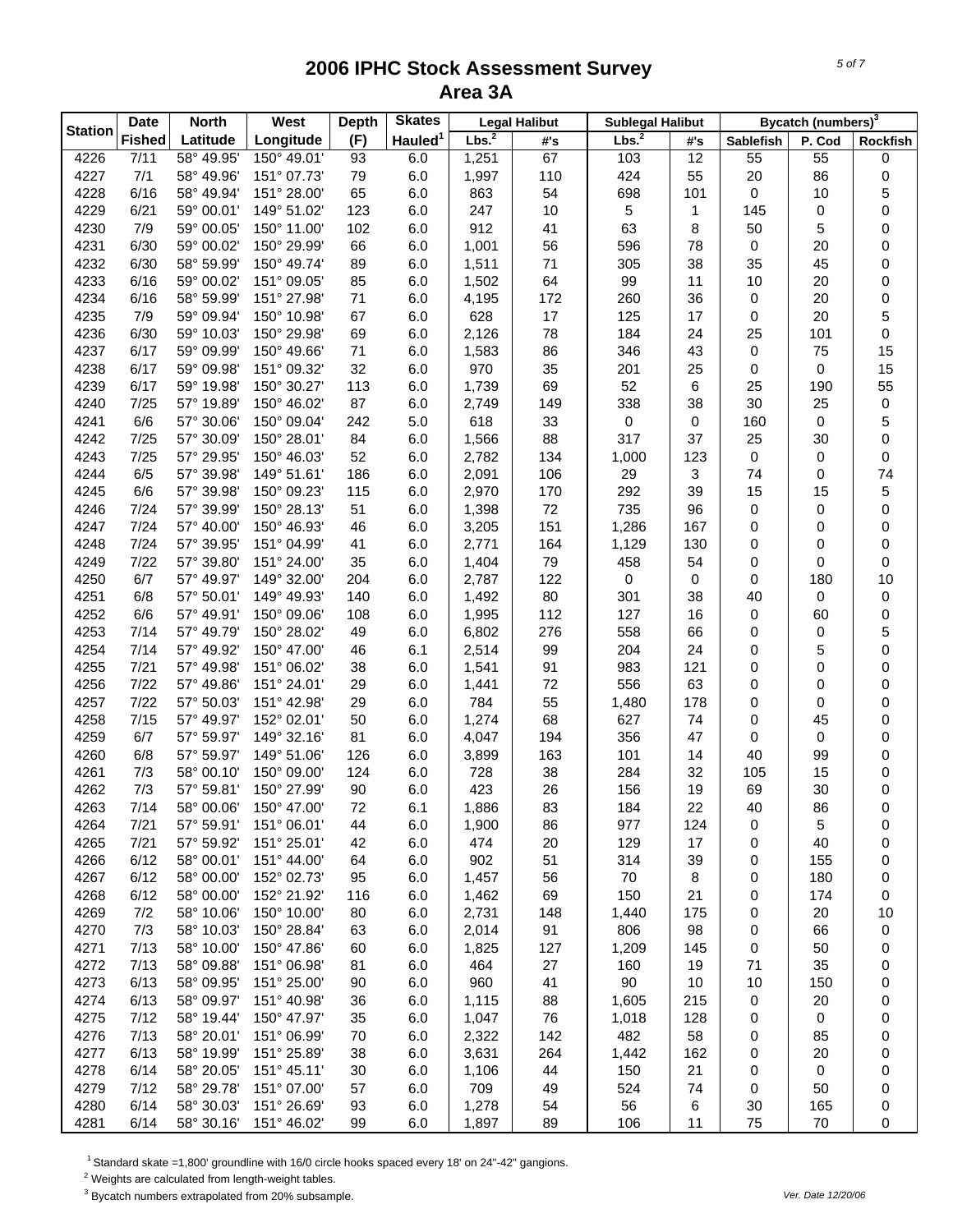|                | <b>Date</b>   | <b>North</b>             | West                       | <b>Depth</b> | <b>Skates</b>       |                   | <b>Legal Halibut</b> | <b>Sublegal Halibut</b> |           |                  | Bycatch (numbers) <sup>3</sup> |          |
|----------------|---------------|--------------------------|----------------------------|--------------|---------------------|-------------------|----------------------|-------------------------|-----------|------------------|--------------------------------|----------|
| <b>Station</b> | <b>Fished</b> | Latitude                 | Longitude                  | (F)          | Hauled <sup>1</sup> | Lbs. <sup>2</sup> | #'s                  | Lbs. <sup>2</sup>       | #'s       | <b>Sablefish</b> | P. Cod                         | Rockfish |
| 4282           | 7/1           | 58° 40.01'               | 151° 26.93'                | 102          | 6.0                 | 2,413             | 115                  | 212                     | 25        | 86               | 30                             | 0        |
| 4283           | 6/15          | 58° 40.01'               | 151° 45.98'                | 72           | 6.0                 | 1,968             | 94                   | 274                     | 34        | 10               | 110                            | 0        |
| 4284           | 6/15          | 58° 39.98'               | 152° 05.88'                | 72           | 6.0                 | 2,450             | 152                  | 578                     | 70        | 0                | 15                             | 0        |
| 4285           | 6/15          | 58° 49.03'               | 152° 05.80'                | 60           | 6.0                 | 2,722             | 143                  | 435                     | 55        | 0                | 15                             | 5        |
| 4286           | 6/26          | 56° 19.93'               | 152° 50.43'                | 59           | 6.0                 | 5,283             | 257                  | 488                     | 61        | 0                | 5                              | 0        |
| 4287           | 6/27          | 56° 20.08'               | 153° 07.74'                | 48           | 6.0                 | 2,188             | 113                  | 415                     | 45        | 0                | 10                             | 0        |
| 4288           | 6/27          | 56° 20.05'               | 153° 25.84'                | 33           | 6.0                 | 4,122             | 201                  | 742                     | 91        | 0                | 0                              | 0        |
| 4289           | 6/21          | 56° 29.91'               | 152° 15.15'                | 127          | 6.0                 | 2,616             | 142                  | 141                     | 17        | 60               | 0                              | 5        |
| 4290           | 6/26          | 56° 29.94'               | 152° 33.17'                | 148          | 6.0                 | 3,372             | 175                  | 161                     | 18        | 50               | 5                              | 5        |
| 4291           | 6/22          | 56° 30.00                | 152° 51.37'                | 29           | 6.0                 | 2,522             | 133                  | 1,194                   | 146       | 0                | 0                              | 0        |
| 4292           | 6/23          | 56° 30.02'               | 153° 09.18'                | 39           | 6.0                 | 1,408             | 76                   | 737                     | 96        | 0                | 0                              | 0        |
| 4293           | 6/23          | 56° 30.04'               | 153° 27.48'                | 49           | 6.0                 | 1,612             | 95                   | 737                     | 89        | 0                | 5                              | 0        |
| 4294           | 6/27          | 56° 29.98'               | 153° 45.52'                | 32           | 6.0                 | 2,802             | 109                  | 327                     | 40        | 0                | 0                              | 0        |
| 4295           | 6/21          | 56° 39.99'               | 151° 57.09'                | 33           | 6.0                 | 3,934             | 184                  | 856                     | 103       | 0                | 0                              | 0        |
| 4296           | 6/21          | 56° 39.94'               | 152° 15.44'                | 26           | 6.0                 | 3,886             | 185                  | 1,127                   | 132       | 0                | 0                              | 0        |
| 4297           | 6/26<br>6/22  | 56° 39.86'<br>56° 40.05' | 152° 33.68'<br>152° 52.27' | 79           | 6.0                 | 964               | 50                   | 152                     | 21        | 45               | 5                              | 0        |
| 4298<br>4299   | 6/23          | 56° 40.25'               | 153° 10.21'                | 38           | 6.0<br>6.0          | 2,570             | 153<br>49            | 886<br>114              | 108<br>12 | 0<br>0           | 0<br>20                        | 0<br>0   |
| 4300           | 6/23          | 56° 40.05                | 153° 28.51'                | 83<br>81     | 6.0                 | 1,267<br>3,012    | 137                  | 372                     | 44        | 0                | 25                             | 0        |
| 4301           | 6/25          | 56° 40.03'               | 153° 46.14'                | 40           | 6.0                 | 1,781             | 75                   | 512                     | 62        | 0                | 5                              | 0        |
| 4302           | 6/20          | 56° 49.97'               | 151° 40.18'                | 158          | 6.0                 | 374               | 22                   | 76                      | 9         | 151              | 0                              | 5        |
| 4303           | 6/20          | 56° 49.92'               | 151° 58.08'                | 43           | 6.0                 | 2,095             | 97                   | 1,244                   | 149       | 0                | 0                              | 0        |
| 4304           | 7/4           | 56° 49.98'               | 152° 16.21'                | 53           | 6.0                 | 1,825             | 121                  | 1,397                   | 167       | 0                | 0                              | 0        |
| 4305           | 7/4           | 56° 50.00'               | 152° 34.95'                | 76           | 6.0                 | 1,032             | 65                   | 342                     | 38        | 0                | 0                              | 0        |
| 4306           | 6/22          | 56° 49.94'               | 152° 53.08'                | 34           | 6.0                 | 1,662             | 88                   | 774                     | 100       | 0                | 0                              | 0        |
| 4307           | 6/25          | 56° 50.02'               | 153° 11.77'                | 64           | 6.0                 | 4,366             | 200                  | 410                     | 48        | 0                | 5                              | 0        |
| 4308           | 6/25          | 56° 50.11'               | 153° 29.30'                | 53           | 6.0                 | 1,541             | 79                   | 416                     | 51        | 0                | 0                              | 0        |
| 4309           | 6/20          | 56° 59.41'               | 151° 39.72'                | 42           | 6.0                 | 6,382             | 285                  | 811                     | 100       | 0                | 0                              | 5        |
| 4310           | 7/4           | 56° 59.88'               | 151° 58.80'                | 45           | 6.0                 | 930               | 61                   | 1,192                   | 144       | 0                | 5                              | 0        |
| 4311           | 7/4           | 57° 00.00'               | 152° 17.13'                | 41           | 6.0                 | 2,778             | 129                  | 1,078                   | 135       | 0                | 0                              | 0        |
| 4312           | 6/28          | 56° 59.97'               | 152° 34.79'                | 86           | 6.0                 | 1,332             | 69                   | 207                     | 24        | 5                | 0                              | 0        |
| 4313           | 6/28          | 57° 00.05'               | 152° 53.98'                | 63           | 6.0                 | 2,449             | 125                  | 349                     | 46        | 10               | 10                             | 0        |
| 4314           | 7/3           | 57° 09.88'               | 151° 09.50'                | 68           | 6.0                 | 2,057             | 113                  | 318                     | 42        | 0                | 10                             | 0        |
| 4315           | 7/3           | 57° 10.06'               | 151° 22.09'                | 71           | 6.0                 | 5,200             | 276                  | 359                     | 42        | 0                | 5                              | 0        |
| 4316           | 7/3           | 57° 09.89'               | 151° 40.77'                | 41           | 6.0                 | 1,588             | 78                   | 1,085                   | 138       | 0                | 5                              | 0        |
| 4317           | 7/5           | 57° 09.97'               | 151° 59.07'                | 38           | 6.0                 | 2,437             | 125                  | 858                     | 105       | 0                | 5                              | 0        |
| 4318           | 6/28          | 57° 10.01'               | 152° 18.13'                | 43           | 6.0                 | 1,107             | 68                   | 1,065                   | 142       | 0                | 0                              | 0        |
| 4319           | 6/24          | 57° 10.20'               | 152° 35.88'                | 53           | 6.0                 | 1,515             | 100                  | 434                     | 53        | 0                | 15                             | 0        |
| 4320           | 7/2           | 57° 19.74'               | 151° 03.71'                | 51           | 6.0                 | 5,083             | 263                  | 737                     | 84        | 0                | 10                             | 0        |
| 4321           | 7/2           | 57° 19.87'               | 151° 22.95'                | 74           | 6.0                 | 2,744             | 179                  | 413                     | 47        | 50               | 15                             | 0        |
| 4322           | 7/3           | 57° 20.15'               | 151° 41.02'                | 34           | 6.0                 | 2,042             | 103                  | 972                     | 121       | 0                | 5                              | 0        |
| 4323           | 7/5           | 57° 19.83'               | 152° 00.14'                | 41           | 6.0                 | 1,845             | 133                  | 1,146                   | 131       | 0                | 10                             | 0        |
| 4324           | 7/5           | 57° 19.99'               | 152° 18.35'                | 22           | 6.0                 | 2,536             | 96                   | 173                     | 19        | 0                | 0                              | 0        |
| 4325           | 7/2           | 57° 30.02'               | 151° 05.22'                | 45           | 6.0                 | 4,738             | 169                  | 832                     | 97        | 0                | 0                              | 0        |
| 4326           | 7/2           | 57° 28.98'               | 151° 23.11'                | 51           | 6.0                 | 1,643             | 95                   | 577                     | 70        | 5                | 5                              | 0        |
| 4327           | 6/29          | 57° 29.83'               | 151° 42.24'                | 57           | 6.0                 | 1,765             | 107                  | 520                     | 60        | 0                | 65                             | 0        |
| 4328           | 6/29          | 57° 29.91'               | 152° 01.10'                | 27           | 6.0                 | 3,516             | 121                  | 597                     | 65        | 0                | 0                              | 0        |
| 4329<br>4330   | 6/29<br>6/29  | 57° 39.89'<br>57° 39.96' | 151° 41.42'<br>152° 01.01' | 36<br>93     | 6.0                 | 1,198             | 84                   | 1,407<br>198            | 158<br>22 | 0                | 0<br>45                        | 0        |
|                |               |                          |                            |              | 6.0                 | 3,293             | 157                  |                         |           | 5                |                                | 0        |
| 4331<br>4332   | 6/15<br>6/15  | 57° 29.84'<br>57° 39.94' | 154° 55.35'<br>154° 34.77' | 126<br>122   | 6.0<br>6.0          | 1,003<br>973      | 52<br>58             | 115<br>239              | 13<br>29  | 10<br>5          | 5<br>79                        | 0        |
| 4333           | 6/15          | 57° 39.89'               | 154° 53.96'                | 130          | 6.0                 | 1,573             | 74                   | 100                     | 11        | 10               | 20                             | 0<br>0   |
| 4334           | 6/14          | 57° 39.84'               | 155° 13.52'                | 163          | 6.0                 | 1,441             | 76                   | 220                     | 25        | 15               | 0                              | 0        |
| 4335           | 6/13          | 57° 50.12'               | 154° 14.69'                | 112          | 6.0                 | 2,059             | 116                  | 293                     | 34        | 0                | 10                             | 0        |
| 4336           | 6/14          | 57° 49.99'               | 154° 34.12'                | 128          | 6.0                 | 1,140             | 51                   | 74                      | 9         | 5                | 10                             | 0        |
| 4337           | 6/14          | 57° 49.95'               | 154° 53.23'                | 160          | 6.0                 | 980               | 46                   | 147                     | 17        | 10               | 0                              | 0        |

<sup>1</sup> Standard skate =1,800' groundline with 16/0 circle hooks spaced every 18' on 24"-42" gangions.

 $2$  Weights are calculated from length-weight tables.